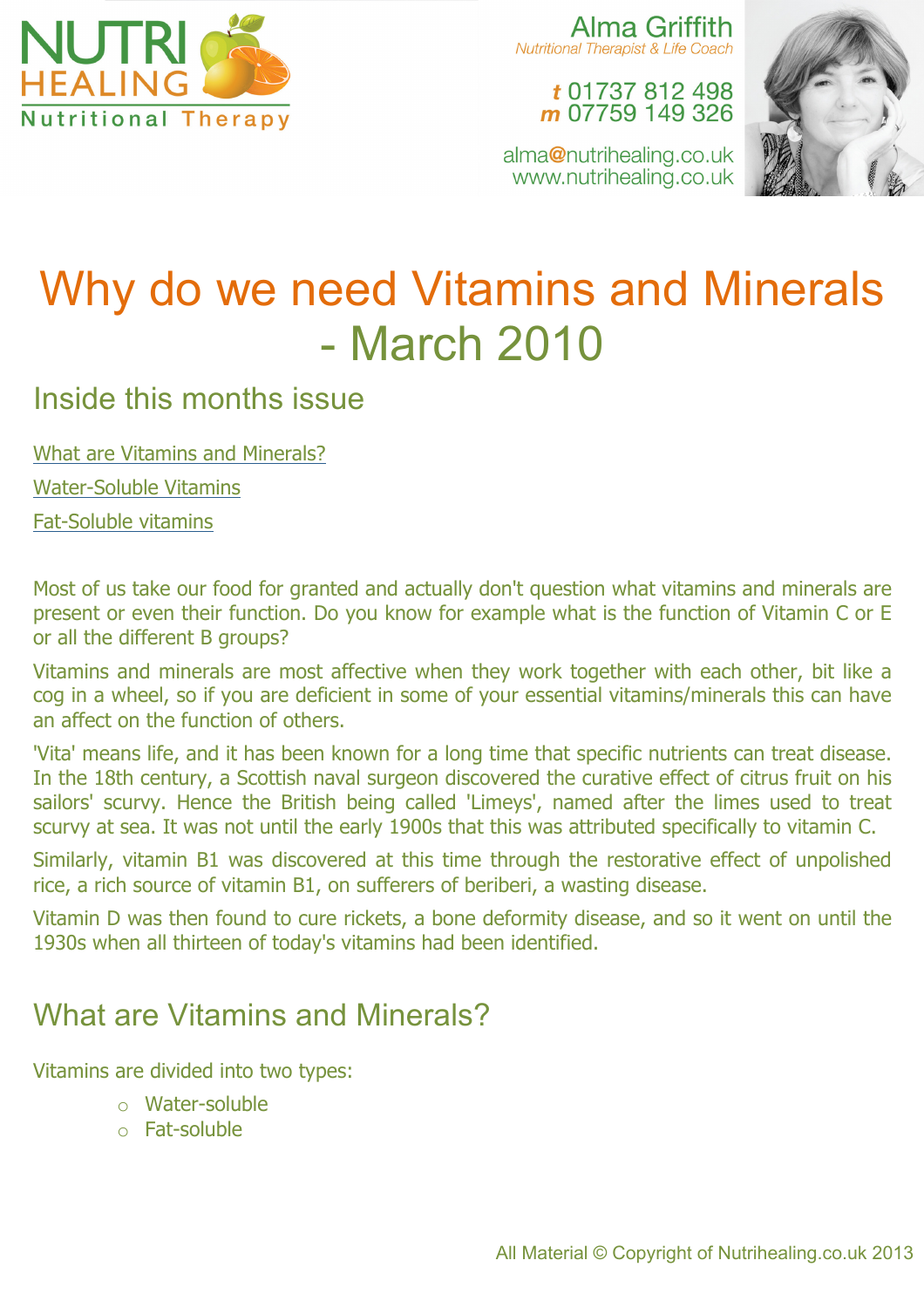Neither is more important than the other, but they are very different in terms of what they do and where they are found.

The majority of vitamins are water-soluble, namely all the B vitamins and vitamin C. Because water-soluble vitamins are dissolved in our body fluids, we are unable to store these vitamins, making it necessary to have a regular supply essential to our needs.

In contrast, fat-soluble vitamins, A, D, E and K, can be stored in the body's fat deposits, in which they are both transported and stored.

Most vitamins have two names - example:

- o Vitamin C is also known as ascorbic acid.
- $\circ$  Vitamin B1 Thiamin
- o Folate Folic acid

To name a few!

The majority of vitamins/minerals are found in our food, apart from vitamin D, which we can be made from the action of sunlight on our skin. Some of Vitamin B (biotin) and vitamin K, are made by the beneficial bacteria in our gut.

What are the function and food sources of each vitamin & mineral?

Vitamins work together with enzymes and release energy from digested food and regulate the billions of chemical activities that occur in the body every minute of every day.

There are thirteen main vitamin types and several unofficial type vitamins that may be added to the list someday.

A balanced diet that includes a wide variety of the main food groups: proteins, carbohydrates and fats generally provide all the vitamins and minerals that your body needs. However due to modern day farming our soil (see Soil Association) maybe deficient in these precious nutrients, therefore it is better to buy local, home grown produce or organic where possible.

## Water-Soluble Vitamins

#### What does it do?

- Vitamin B1 Releases energy from carbohydrates. Food source Liver, yeast, rice, whole meal products, peanuts, pork, milk.
- Vitamin B2 Releases energy from protein, fat and carbohydrate Promotes healthy skin and eyes. Food sources - milk, liver, yeast, cheese, green leafy veg. fish.
- Vitamin B3 Releases energy from protein, fat and carbohydrate Involved in cholesterol production. Food sources - chicken, fish, lamb, veg, wholewheat.
- Vitamin B5 Releases energy from carbohydrate, fat and protein. Food sources veg, pulses, eggs, wholewheat, avocado, strawberries.
- Vitamin B6 Breaks down protein, helps to make red blood cells. Food sources veg, bananas, pulses, nuts/seeds.